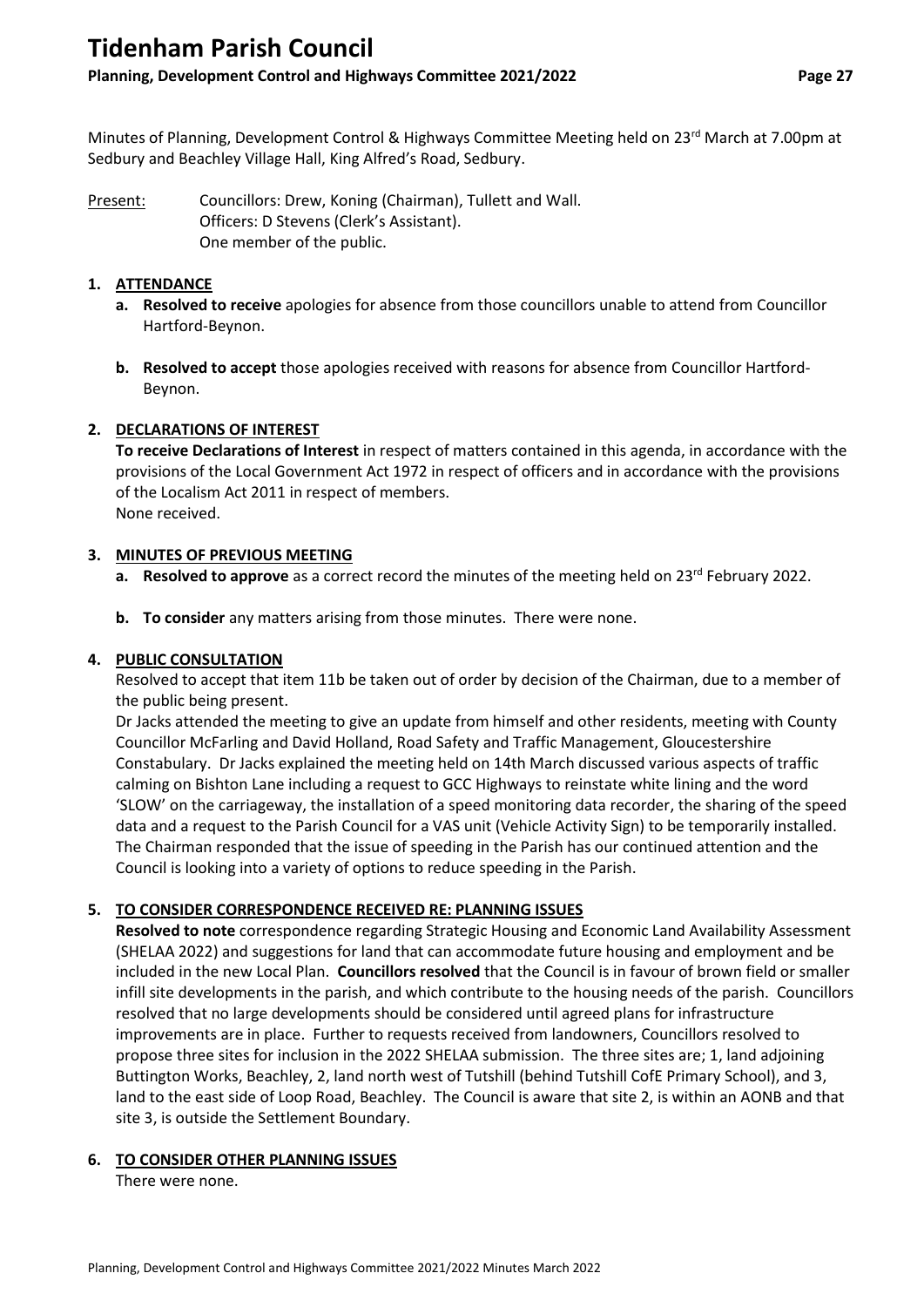# **Tidenham Parish Council**

# **Planning, Development Control and Highways Committee 2021/2022 Page 28**

## **7. TO CONSIDER PLANNING APPLICATIONS RECEIVED**

- **a. P0274/22/FUL**  35 Grahamstown Road, Sedbury, Chepstow, NP16 7AD. Erection of first floor rear extension, front porch and out building. **Tidenham Parish Council supports this application.**
- **b. P0336/22/FUL**  Wirewoods Green Manor, Elm Road, Tutshill, Gloucestershire. Erection of a single storey orangery side extension with internal alterations and associated hard and soft landscaping. Demolition of a single storey conservatory extension. **Tidenham Parish Council supports this application.**
- **c. P0343/22/LBC** Wirewoods Green Manor, Elm Road, Tutshill, Chepstow. Listed building consent for the erection of a single storey orangery side extension with internal alterations and associated hard and soft landscaping. Demolition of a single storey conservatory extension.

**Tidenham Parish Council supports this application.**

#### **8. RESOLVED TO NOTE PLANNING DECISIONS TAKEN BY FODDC & GCC**

- **a. P1954/21/FUL – Venta View, 5 Hendrick Drive, Sedbury, Chepstow.** Proposed erection of single storey flat roof extension with roof terrace. This planning application has been withdrawn. **Application withdrawn.**
- **b. P2082/21/FUL – 19 Elm Road, Tutshill, Chepstow, NP16 7BX.** Demolish the existing front porch and single storey car garage and construct new timber clad attic dormer and new rear single storey extension with additional off-street parking. **Full permission.**
- **c. P2085/21/FUL – Homer House, Tidenham, Chepstow, NP16 7JQ.** Extension of existing storage area, provision of new garage and associated works. **Full permission.**
- **d. P0078/22/FUL – Galleons Reach, Boughspring Lane, Tidenham Chase, NP16 7JJ.** Erection of a single storey rear extension, front and side porch with internal alterations. **Full permission.**

## **9. RESOLVED TO NOTE PLANNING DECISIONS TAKEN UNDER DELEGATED POWERS (s101)** There were none.

**10. TO REPORT ON PLANNING ENFORCEMENTS AND APPEALS** There were none.

#### **11. TO CONSIDER CORRESPONCE RECEIVED RE HIGHWAY ISSUES**

- a. **Resolved to note** further correspondence received regarding 20mph speed limits for vulnerable road users with vehicles. **Councillors resolved** following the letter sent to County Councillor McFarling in November supporting 20mph speed limits in areas where vulnerable road users and vehicles mix no further letter to the district council is required. The Chairman commented that with the current focus on reducing speeds in urban areas, improved road safety and fuel economy, that the Council should find out more if residents of the Parish are in favour. Councillors resolved that the community be asked for feedback and suggested discussing with the Clerk to investigate how a survey could be run and if the Council should do more to have GCC implement reduced speed limits in urban areas.
- **b. Resolved to note** further correspondence received regarding traffic problems on Bishton Lane. Councillors discussed that the Council had previously investigated purchasing a VAS unit but due to the cost (£3,000 quoted) postponed considering in favour of running a Community Speed Watch